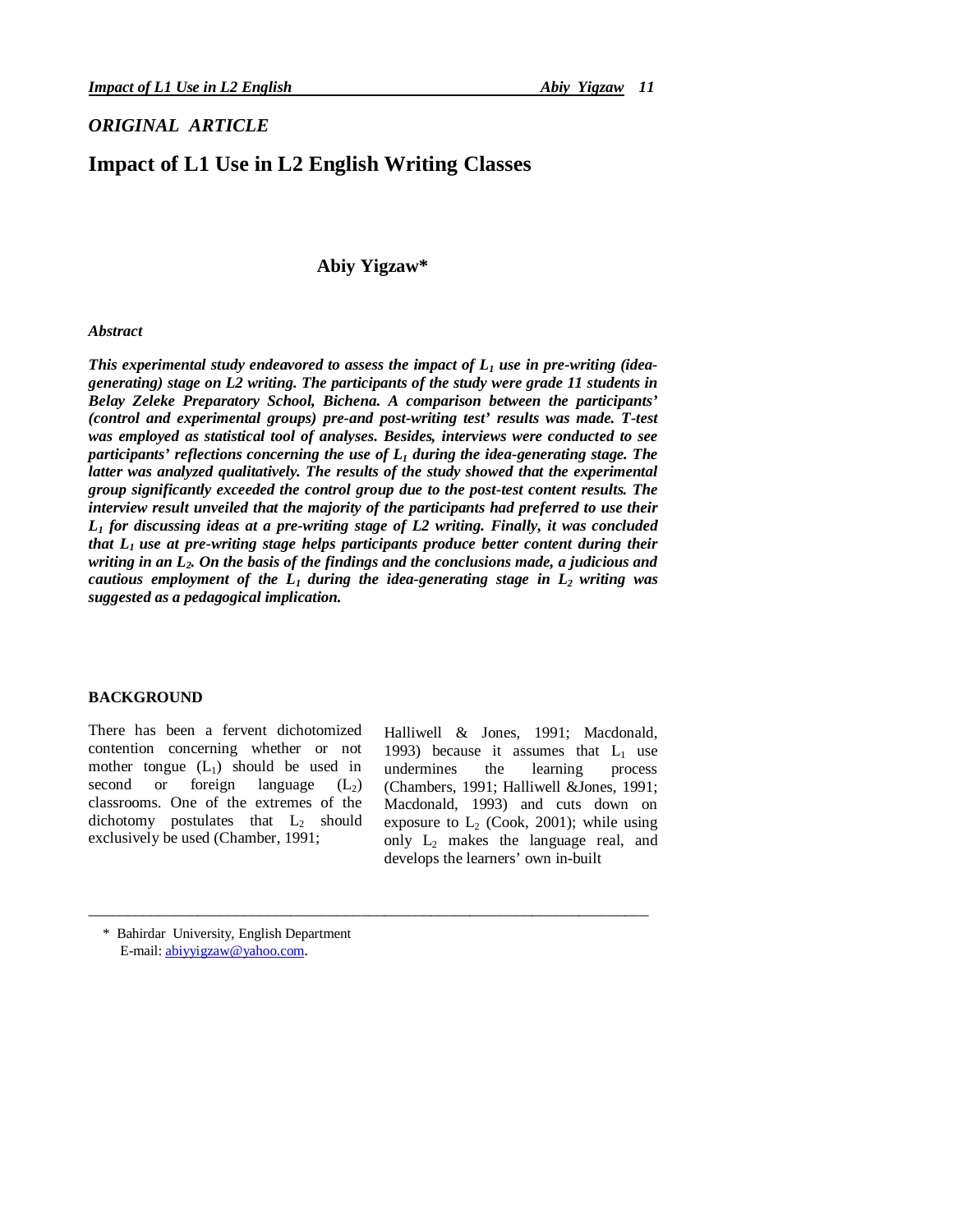language system. These positions support Krashen's (1981) hypothesis of comprehensible input and natural order of acquisition. In Krashen's terms, learners should be catered with comprehensible input in the target language so that they can acquire and develop competence in this language.

The other extreme explicates the deployment of the  $L_1$  as expedient to mastery of an  $L_2$  (Cambra & Nussbaurn; Castelotti & Moore, as cited in Thompson, 2006; Duff & Polio, 1990). Despite the argument, it has been inevitable to deploy it in second (or foreign) language classrooms for psycholinguistic reasons like reducing students' memory constraints (Harbord, 1992; Kern, 1994); for initiating and sustaining verbal interaction (Brooks and Donato, 1994); for enhancing. Students' linguistic and cognitive abilities (Scott, 1996); and for scaffolding and lowering their affective filters (Meyer, 2008). Atkinson (1987) and Macaro (2001) consider  $L_1$  use as a learning tool. Others (Philipson, 1992; Stables and Wikeley, 1999; Van de Walt, 1997) even consider its avoidance as sheer 'linguistic imperialism'.

Research has shown that  $L_1$  is used in an  $L_2$ classroom to maintain discipline (Lin, 1990), to compensate constraints of the teaching-learning process teachers and students may face (Hu, 2006) and to facilitate communication (Pennington, 1995); Mee-Ling, 1996). It has also shown that  $L_1$  is used as a resource for learning (Cook, 2001), as a means of social equality in the  $L_2$  classroom (Adendorff, 1996; Auerbach, 1993), as a social and psychological tool (Anton and DiCamilla, 1998) and as a facilitator of cognitive processing (Brooks and Donato, 1994; Swain and Lapkin, 2000) as well as a tool for task management.

Different language teaching methods, except the direct and the audio-lingual methods, utilize  $L_1$  in an  $L_2$  classroom for different purposes. For instance, it was used as medium of taught in the Grammar Translation Method; for providing instruction and feedback along with teaching contrastive phonology in the Silent Way; for clarity of dialogues in Suggestopedia, and for giving equivalent word meanings and directions in Community Language Learning. It is also suggested to judiciously be utilized in the communicative approaches (Larsen-Freeman, 2000).

[ In Ethiopia, studies in the area focused on teacher and student perceptions (Nuru, 2008; Kenenisa, 2003) and frequency of use (Abiy and Mohammed, 2011) of the  $L_1$ in an  $L_2$  classroom. However, the impact of  $L_1$  use in an  $L_2$  writing has been little or not studied. Thus, the focus of this study and its results seem to be relevant to the practical classroom application. Investigating the issue may help students fill their gap of linguistic dearth and deftly juxtapose appropriate content in their compositions. It is assumed that high school students in Ethiopia have deficiency of the English language to compose up to the expected level (Amlaku. n.d; ETEP, 1994).

#### **L<sup>1</sup> usage in an L<sup>2</sup> writing classroom**

### *Benefits of L<sup>1</sup> use in an L2 writing instruction*

Writers (Scott, 1996; Wang, 2003; Wang and Wen, 2002; Woodall, 2002; and others) believe that  $L_1$  is fundamentally beneficial to students'  $L_2$  writing in generating ideas; that is at pre-writing stage. As Scott (1996), for instance, says, the pre-writing stage conjures up complex cognitive skills that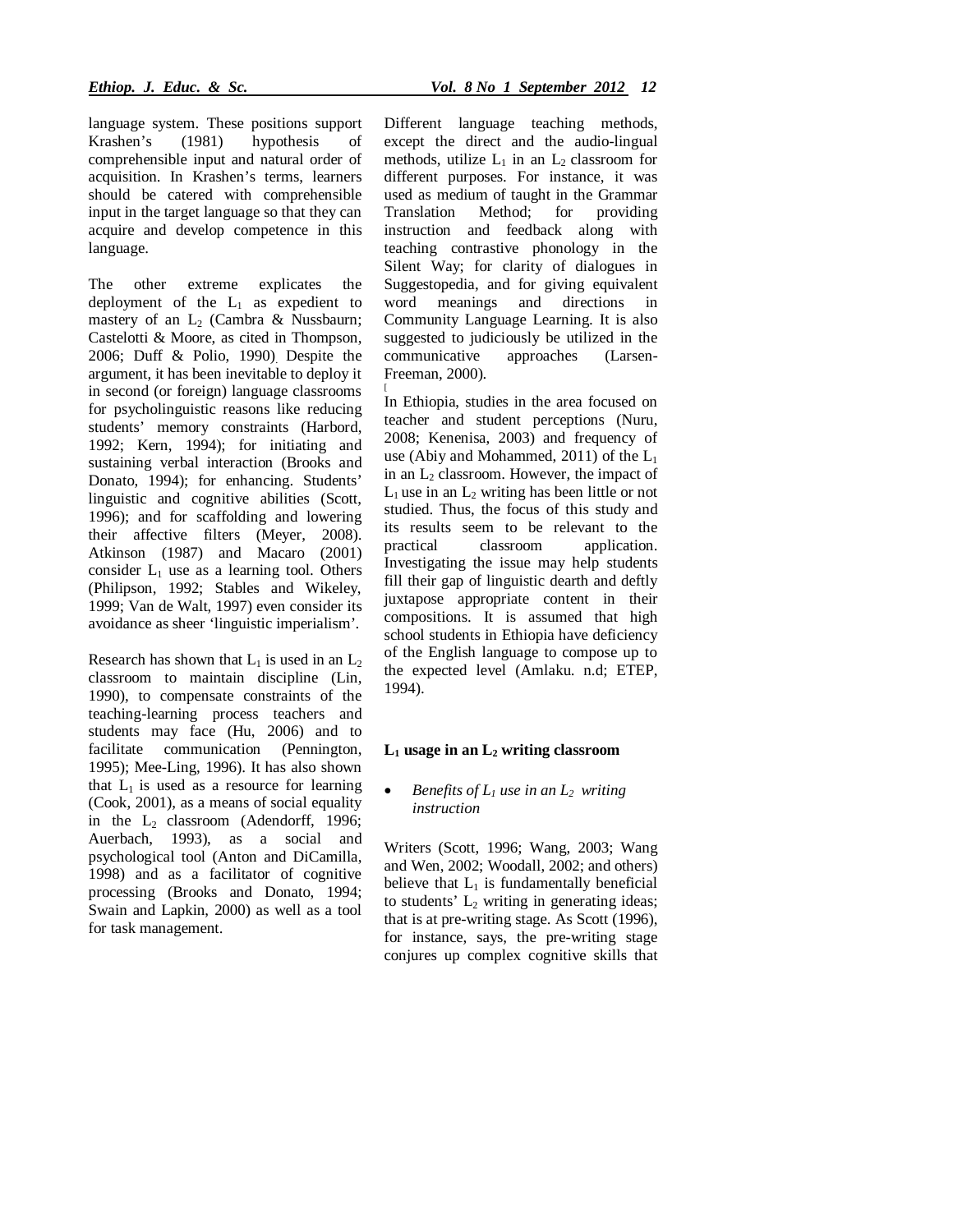involve both idea generation and linguistic information. This complexity plunges the  $L<sub>2</sub>$  writers, particularly those with limited  $L<sub>2</sub>$  competence, into utter exertion because they may find it difficult to distinguish between their previous knowledge regarding the topic(s) of writing and 'information on the language expression' (Stapa and Abdulmejid, 2009: 42). Scott contends that the complexity becomes more severe if the topic given is cultureorientated with  $L_2$  and is unfamiliar to the students, which, as a result, hampers their idea generation. Research findings also support Scott's views indicating that  $L_2$ writers switch to  $L_1$  to generate and organize ideas (Wen, 2002) especially when they face challenging tasks (Woodal, 2002). Therefore, Woodal strongly recommends the use of  $L_1$  at the prewriting stage of  $L_2$  writing. Wang (2003) also asserts that less proficient  $L_2$  writers switch to  $L_1$  during writing.

## *Previous research findings*

Several studies have looked into the effects of composing in the  $L_1$  and then translating into the  $L_2$  (Cohen & Brooks-Carson, 2001; Kobayashi & Rinnert, 1992). These studies have indicated that lower  $L_2$  proficiency writers benefited from composing in the  $L_1$ and then translating into the  $L<sub>2</sub>$ , a result that highlights the importance of using  $L_1$ composing strategies for lower  $L_2$ proficiency writers. Similarly, Woodall (2002) found that  $L_1$  use is determined by the learners'  $L_2$  proficiency level; i.e. less proficient learners repeatedly switch to L<sup>1</sup> while writing in an  $L_2$  when they face task difficulty. Wang (2003) has also asserted that less proficient students frequently switch to  $L_1$  while writing in an  $L_2$  writing classes.

Weijen *et al* (2009) have indicated that  $L_1$ is used in  $L_2$  writing for different purposes: generating ideas (See also Beare and Bourdages, 2007), planning (See also Akyel, 1994; Friedlander, 1990; Lally, 2008; Jones and Tetrone, 1987), and metacomments, solving linguistic problems such as vocabulary issues for backtracking, stylistic choices and as a means to prevent cognitive overload. Their research, however, did not corroborate the contribution of  $L_1$  use to text quality and meta-comments.

Jones and Tetroe (1987), Friedlander (1990), Paiz (2011), Stapa and Abdulmejid (2009) and Wang and Wen (2002) have studied the effects of  $L_1$  use at  $L_2$  prewriting stage. While Friedlander unraveled the positive effects of  $L_1$  use in the planning process of  $L_2$  writing, Jones and Tetrone found that the lower  $L_2$  proficiency writers who used their  $L_1$  produced more details and abstract thoughts during the planning stage of  $L_2$  writing than those who did not. Paiz (2011) and Wang and Wen (2002) also agree with Jones and Tetrone that language use at pre-writing stage correlates with students' level of language proficiency. Stapa and Abdulmejid (2009:45), in a related endeavor, found that  $L_1$  use helped students generate ideas and 'produce better quality essays in terms of overall score, content, language, organization, vocabulary and mechanics'.

This study attempts to assess if students'  $L_1$ use during the idea-generating stage could help students compose quality paragraphs in English (an  $L_2$ ). It bears a resemblance to Stapa and Abdulmejid's (2009) study but significantly differs in context, methodology and variables considered. These researchers studied students with low proficiency in Malaysia, while the participants of this study are second cycle secondary school students with assorted proficiency levels in Bichena, Ethiopia.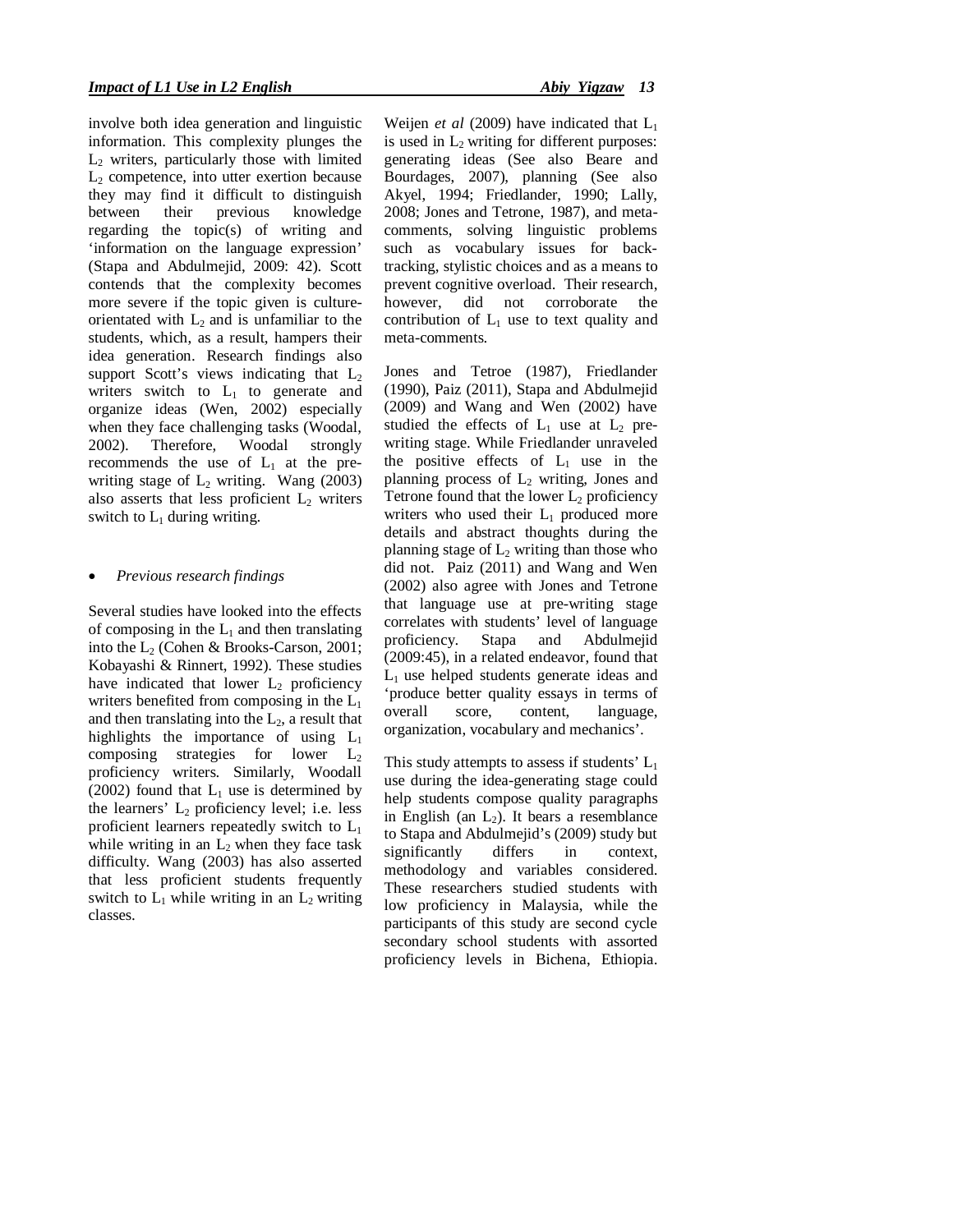The study also exhibited intra-and intergroup comparisons between their overall results and their results in *content* and *form*  categories. Therefore, the study endeavors to respond to the following hypotheses and research question.

> *Null hypothesis:* The use of L<sub>1</sub> at pre-writing (idea-generating) stage does not affect the overall score as well as the forms and contents of students' writing;

> *Alternate hypothesis:* The use of  $L_1$  at pre-writing (ideagenerating) stage affects the overall score as well as the forms and contents of students' writing; and

 What are the feelings of students about using  $L_1$  at ideagenerating stage of their  $L_2$ composition?

#### **Rationale**

Despite the vehement contention scholars have regarding whether or not  $L_1$  should be used in an  $L_2$  classroom, it has been a glaring fact that its use has become unavoidable for the various reasons stated above. Therefore, the issue of how to use it effectively seems to be mandatory. This study thus aims at responding to this requirement.

Its results may provide teachers with information about why and when they can use Amharic  $(L<sub>1</sub>)$  while teaching writing in English (an  $L_2$ ). One of the criticisms concerning  $L_1$  use is its overuse and impact of overdependence on L1. This study, therefore, informs classroom practitioners when they should allow their students to employ  $L_1$  in  $L_2$  writing practices. Besides, it is deemed worthy to forward redolence why one can use  $L_1$  while teaching writing.

The study may also be important to enhance students' thinking ability and gaining of topic familiarity through cooperative learning with their peers. This has the implication that they can produce accurate and appropriate English when they write on areas they know well about. This skill can be transferred to their writing of reports, making notes, and other writing based academic activities in the other subjects they study in schools.

#### **METHODOLOGY**

#### *Design*

The impetus of this research was to assess the effectiveness of  $L_1$  (Amharic) use in an  $L<sub>2</sub>$  (English) writing classes on grade 11 students at Bichena Preparatory School. The main focus was to unveil how the information gathering stage (pre-writing stage) can help students to write accurate composition with adequate information (substance, idea). An experimental research was conducted to achieve this goal. The experimental type was imperative to assess the impact of using Amharic in English writing classes.

*Participants*

Two sections were selected using simple random sampling method from the ten grade 11 sections in the school. The total number of the participants of the study was 108 (56 experimental and 52 control groups); however, nine participants from the experimental group and five participants from the control group were cast off because they missed either the pretest, the post-test or any one of the four writing practice activities. Therefore, 94 participants, 47 in each group, were studied. All the participants were between 15 and 19 years old. They all speak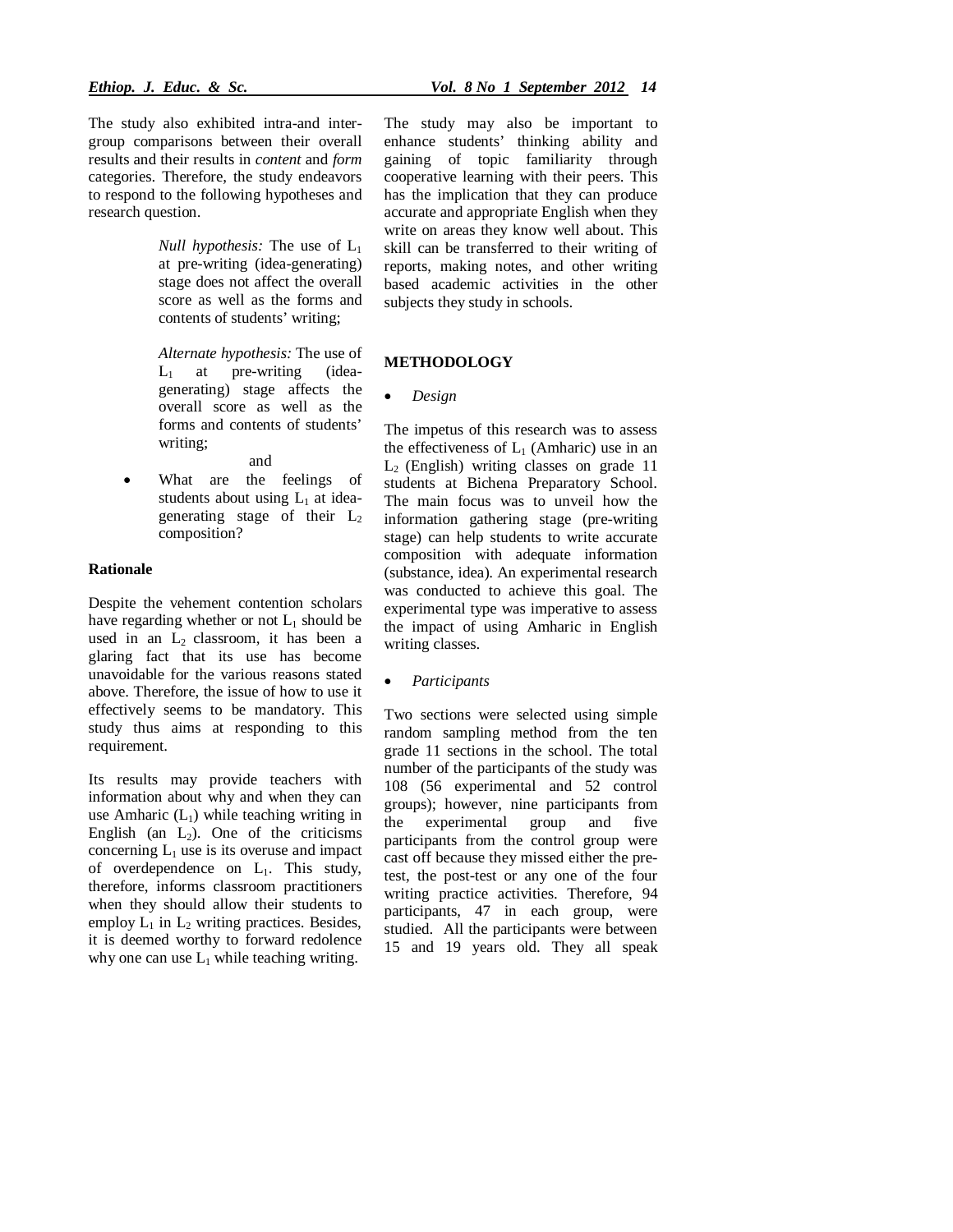Amharic as their first language, and almost all have studied English for ten years, beginning from the first year of schooling. The students almost exclusively utilize Amharic for everyday communication; that is, they have little or no exposure to English outside the classroom. They use English merely for academic studies (particularly from grade seven upwards) and as a subject.

#### *Data gathering instruments*

Writing tests and interview were used as data gathering instruments.

#### **Writing tests**

The participants (students) composed on common topics that included 'environmental degradation, population growth and its consequences, HIV and AIDS and women rights'. The topics were assumed to be familiar to all of them, because all were selected by the participants themselves from ten given topics. The participants of the two groups (control and experimental) were given a pre-test so that their results could be compared with their after-treatment results. In addition to the pre-and post-tests, they were given four other writing tasks as a practice. In all the four writing practice activities, the experimental group initially conferred ideas, gathered information, and outlined jointly in Amharic, and then wrote paragraphs in English individually. The control group, on the other hand, discussed ideas, gathered information and outlined in English together, and then composed paragraphs in English individually. The time given for discussion and composing to each of the groups was equal: 15 minutes for discussion and the rest of the period for composing.

## **Interview**

A total of ten randomly selected participants (five from the experimental and five from control groups) were interviewed by the classroom teachers. The purpose of the interview was to assess students' feelings about their use of first language or English during the pre-writing activity. The interview question focused on whether or not their discussion in Amharic (experimental group) or in English (control group) during the pre-writing stage hasdhelped them to write well in English. They were also asked why they could say 'yes' or 'no' to the question posed.

### *Procedure*

Students of two grade 11 sections from the total of 10 in Belay Zeleke Preparatory School, Bichena, were randomly selected of which one was an experimental and the other a controlled section (group). After the sections had been selected, a pre-test was given to students in both sections. Then, four writing tasks meant for practice, in addition to the pre-and post-writing tests, were given to each of the groups at different times. All the practice writing tasks were individual tasks, but the prewriting stage, the idea generating stage, was held in groups. While doing the writing tasks, the controlled section (group) students were advised to discuss and outline ideas in English during the prewriting stage and finally compose in English individually. On the other hand, the experimental group students were advised to discuss and outline in Amharic while they did the pre-writing task in groups, and finally compose in English individually. All the participants composed on the same topics, and each of the students' writing test results were recorded against the code given to each of the students. Finally, a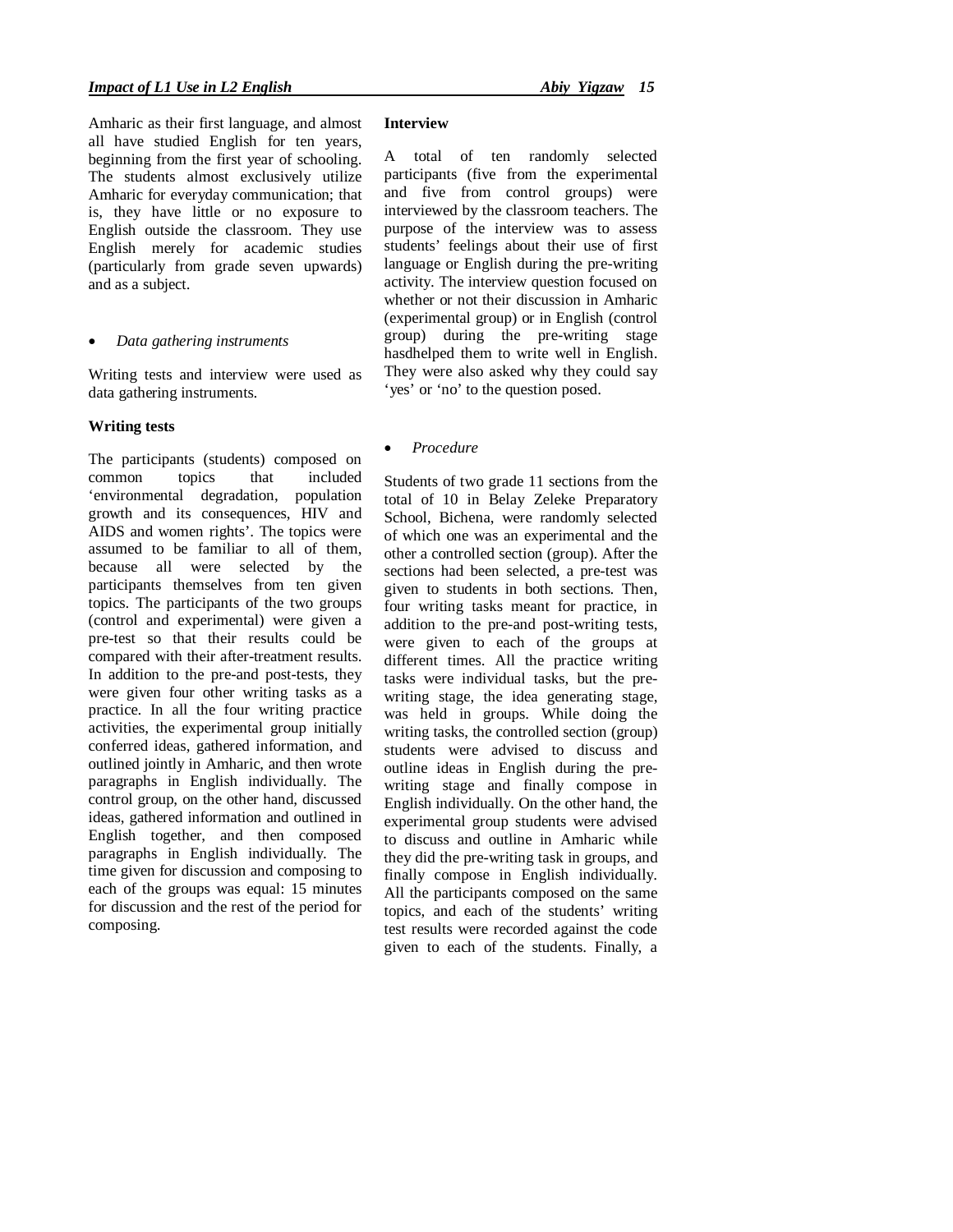similar final test (post-test) was given to both sections (groups).

The experiment took one and a half months. Two teachers, both experienced and with high caliber (BA holders in English), corrected each of the students' compositions using the guide and the criteria given to them for correction. Teachers' correction focused on *content*  (ideas and idea organization, etc.) and *form*  (grammar, mechanics, etc). Thus, marks were given to *form* and *content* separately by the teachers, and the average of the marks given by the two teachers was used for ease of analysis. The experiment was carried out with the consent of the classroom teachers and students, and with the knowledge of the school director.

The interviews were conducted for five minutes each after the testes had taken the post-writing test. The participants' test results were analyzed using t-tests, while the interview data were analyzed qualitatively. To assess the level of competence of each of the groups before

the treatment, the groups' pre-test writing results were gauged by t-test statistics; and this procedure was also employed to compare their post-test writing results. In addition, t-test was also employed to see the intra-group results as total and as classified between *form* and *content.*

#### **FINDINGS**

In this study, independent t-tests were computed to delve the inter-group difference between the pre-and post-test aggregate results of the experimental and the control groups. Furthermore, the groups' pre-and post writing tests results were categorized between *form* and *content*  so that they could unveil in which of the categories the groups showed more competence. Paired samples t-tests were also used to probe if there were differences between intra-group pre-and post-test writing results. Besides, the intra-group pre-and post-test writing *form* and *content*  results were also computed.

The pre-and post-test results of the experimental and control groups are indicated in Tables 1 and 2 below.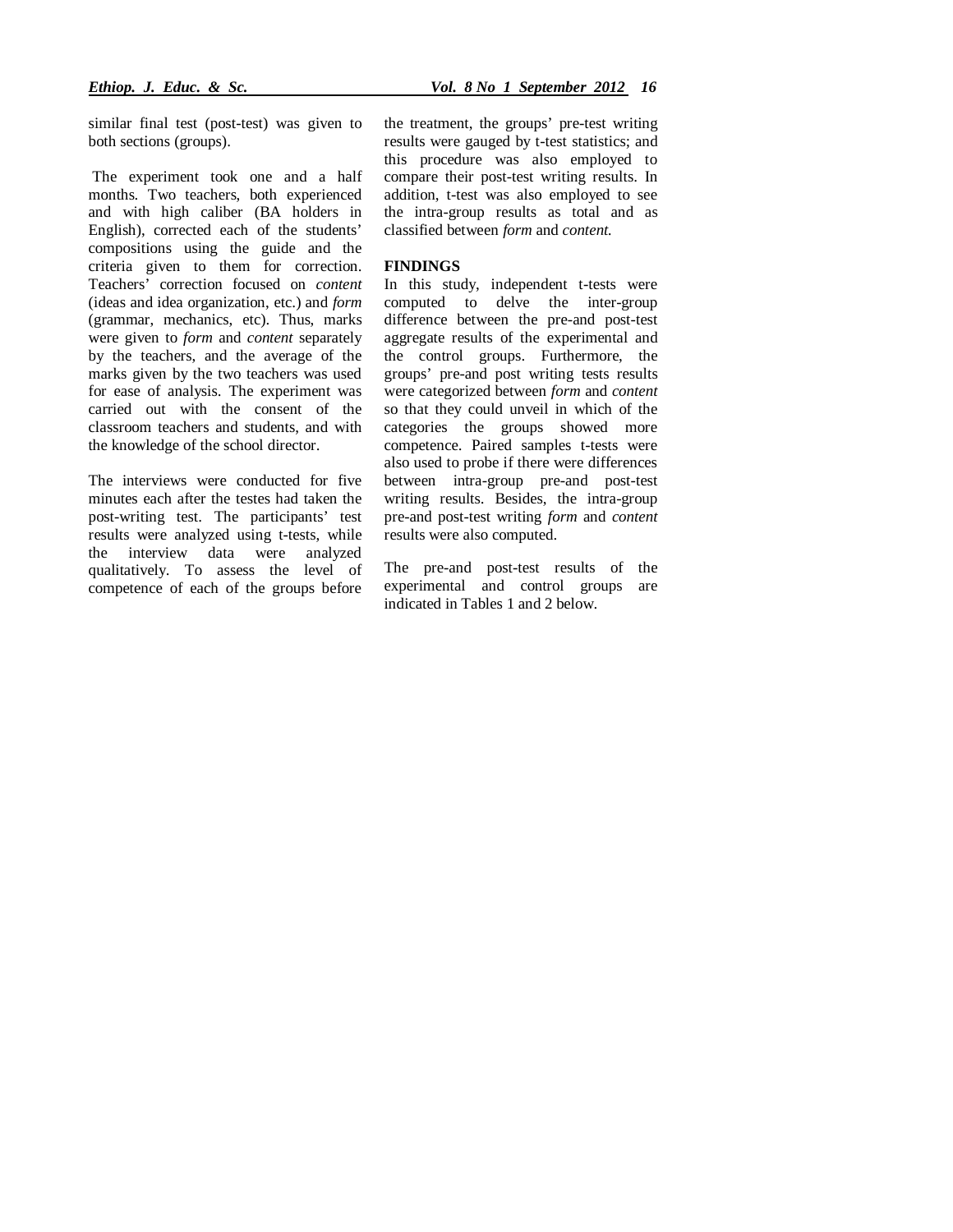*Table 1: Descriptive statistics between the pre-and post-test results of the control and experimental groups* 

| <b>Test results</b> | Group        | N  | Mean    | Std      |
|---------------------|--------------|----|---------|----------|
|                     | Control      | 47 | 46.6915 | 8.81670  |
| Pre-test            | Experimental | 47 | 48.3191 | 10.43115 |
|                     | Control      | 47 | 75.5957 | 5.89089  |
| Post-test           | Experimental | 47 | 78.3191 | 6.89867  |

As shown in the independent samples statistics in Table 1, the mean for the control group's pre-test results was 46.69 (std. 8.82), while that of the experimental group was 48.32 (std. 10.43). The means for the post-test results for the control and the experimental groups were 75.60 and 78.32 with std. of 5.89 and 6.90, respectively. The means for the pre-test and post-test results of the experimental and control groups showed a difference between the groups; however, the independent samples t-test has unearthed a significant difference only in the intergroup post-test results (See table 2).

*Table 2: Independent samples t-test between the pre-and post-test results of the control and experimental groups* 

|                    |                                     | Test results Mean difference t |       | df  | Sig.   |
|--------------------|-------------------------------------|--------------------------------|-------|-----|--------|
| &Experimental      | Pre-test results: control $-1.6276$ |                                | .817  | 92. | .416   |
| Post-test results: | control &Experimental               | $-2.7234$                      | 2.058 | 92. | $042*$ |

\*The mean difference is significant at  $p < 0.05$  level.

The results indicate that there are differences between the means of the groups in both tests, but further examination using the independent samples t-test statistics revealed that the difference was significant only in the post-test results (.042) at alpha 0.05 level with a degree of freedom of 92. As indicated in Table 2, the computed independent samples t-test of the post-test revealed that the mean difference between the two tests was around 2.72, and this was statistically significant. This result occurred ostensibly because of the intervention the experimental group received. The standard deviations of the experimental and control groups indicated that the subjects vary in their writing competence very largely both in the preand post-tests, the most being exhibited among the experimental group.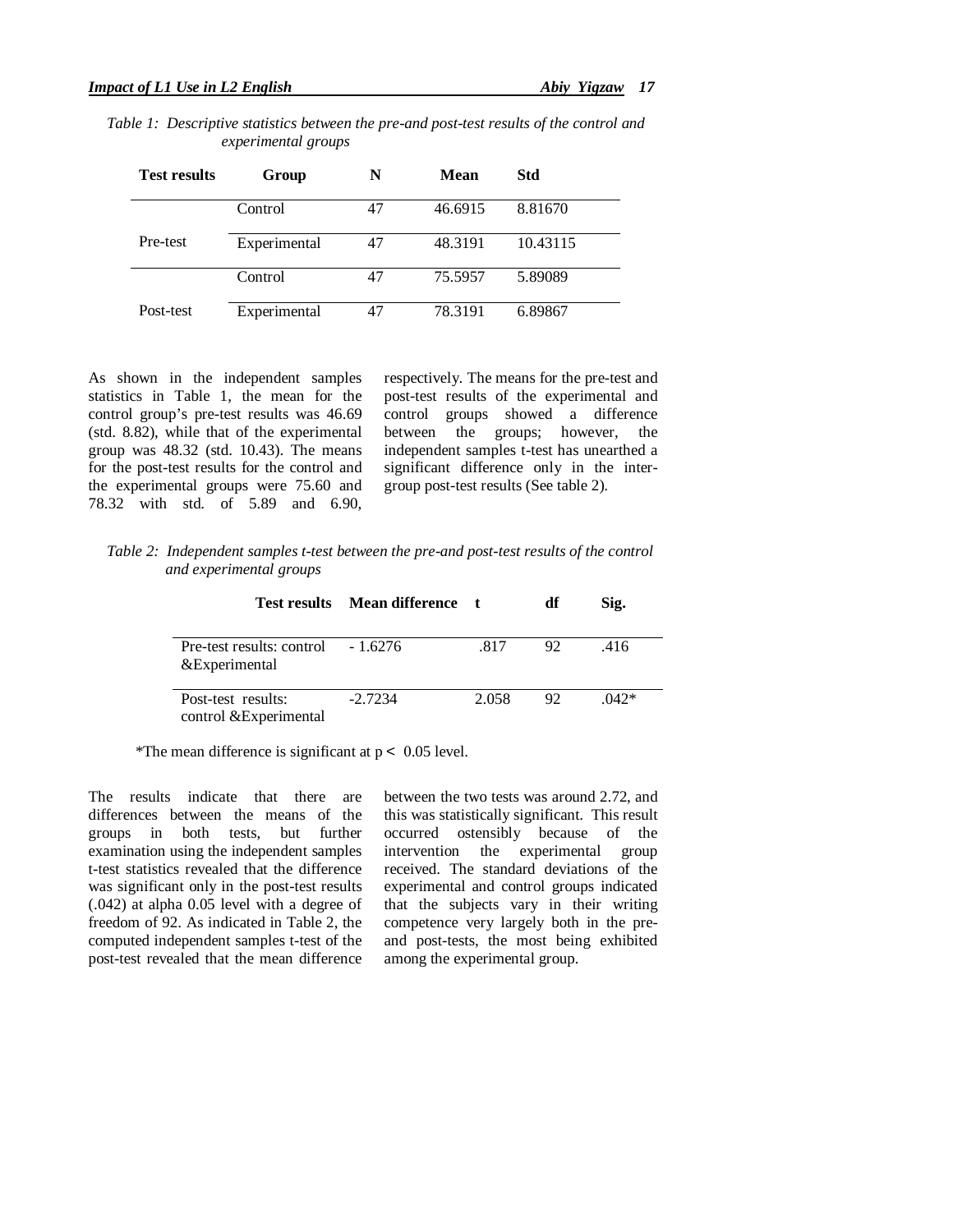| Group                            | <b>Test</b>              | N  | <b>Mean</b> | Std.     |
|----------------------------------|--------------------------|----|-------------|----------|
|                                  | Pre-test Form            | 47 | 23.4149     | 4.49313  |
|                                  | <b>Pre-test Content</b>  | 47 | 23.3404     | 4.80048  |
| <b>Control</b>                   | Post-test Form           | 47 | 37.6489     | 2.89286  |
|                                  | Post-test Content        | 47 | 37.9468     | 3.21213  |
|                                  | Pre-test Form            | 47 | 24.2021     | 5.31268  |
|                                  | Pre-test Content         | 47 | 24.5638     | 5.60242  |
| <b>Experimental</b>              | Post-test Form           | 47 | 37.9681     | 3.67483  |
|                                  | <b>Post-test Content</b> | 47 | 40.3511     | 3.45611  |
| Control aggregate                | Pre-test Aggregate       | 47 | 46.6915     | 8.80048  |
|                                  | Post-test Aggregate      | 47 | 75.5957     | 5.81670  |
| <b>Experimental</b><br>aggregate | Pre-test Aggregate       | 47 | 48.3191     | 10.43115 |
|                                  | Post-test Aggregate      | 47 | 78.3191     | 6.89867  |

*Table 3: Descriptive statistics of the intra-group test results of the experimental and control groups*

As the figures in Table 3 signify, the participants in the experimental and control groups had means of 48.32 (std.10.43) and46.69 (std. 8.80) in the pre-test respectively, indicating that both had slightly below average results before the intervention. Their post-test results were improved and they had means of 78.32 (std.6.90) and 75.60 (std. 5.82), which were above average (50%). The pre-and post-test *form* and *content* results also showed

differences between the intra-group results. Accordingly, the pre-test mean scores of *form* and *content* of the control group were 23.41 (std.4.49) and 23.34 (std.4.80), while the post-test had 37.65 (std.2.89) and 37.95 (std.3.21), respectively. The experimental group had means of 24.20 (std.5.31) and 24.56 (std. 5.60) for the pre-test *form* and *content* results; and 37.97 (std.3.67) and 40.35 (std. 3.46) for the post-test results, respectively.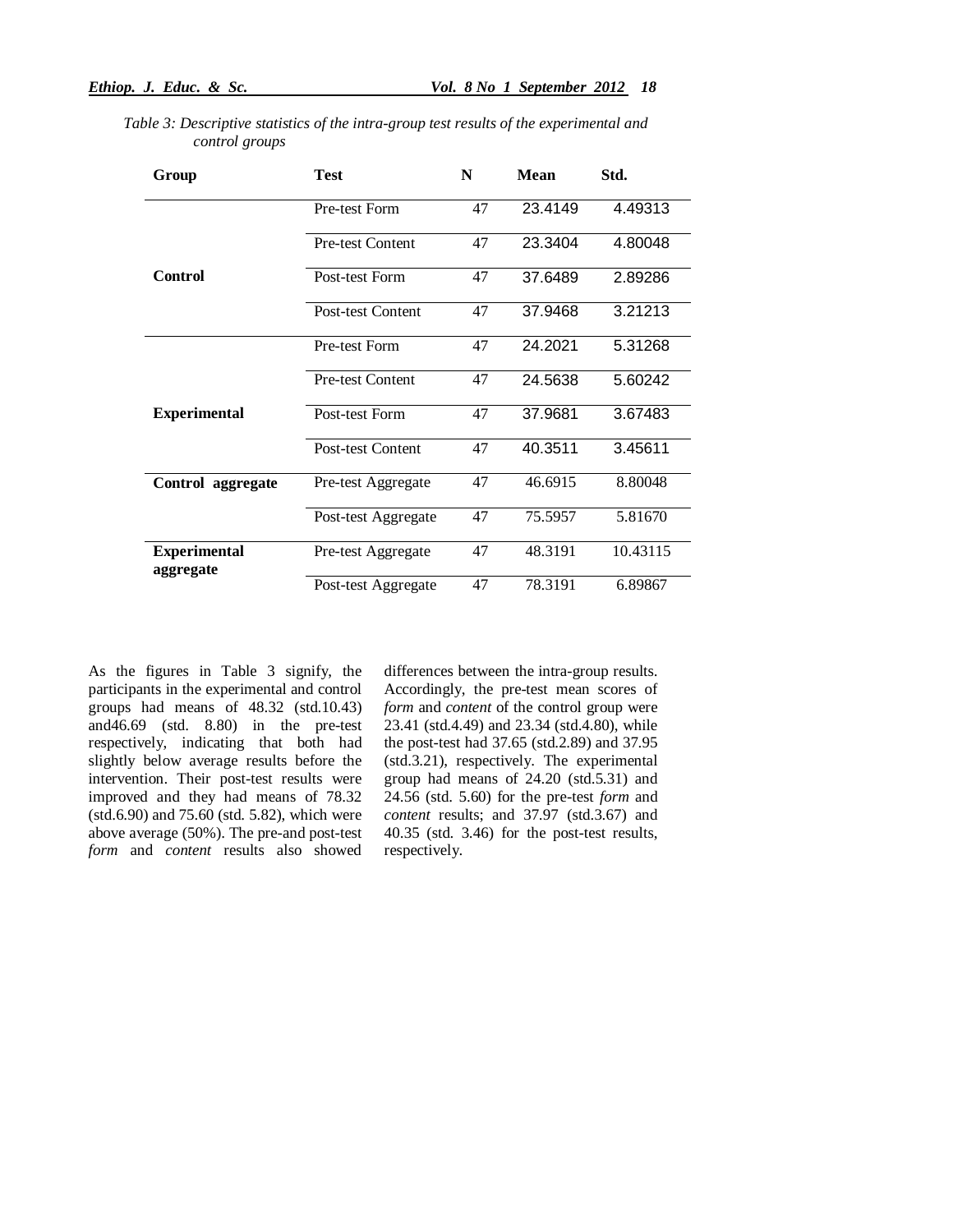| Group               | <b>Variables</b>                      | <b>Mean difference</b> |           | df | Sig. |
|---------------------|---------------------------------------|------------------------|-----------|----|------|
| Control             | Pre-test Form and Content<br>results  | .07447                 | .200      | 46 | .843 |
|                     | Post-test Form and Content<br>results | $-29787$               | $-1.250$  | 46 | .218 |
|                     | Aggregate Pre-and post-tests          | $-28.90426$            | $-29.505$ | 46 | .000 |
| <b>Experimental</b> | Pre-test Form and Content<br>results  | $-0.36170$             | $-.813$   | 46 | .421 |
|                     | Post-test Form and Content<br>results | $-2.38298$             | $-9.151$  | 46 | .000 |
|                     | Aggregate Pre-and Post-tests          | $-30.00000$            | $-31.460$ | 46 | .000 |

## *Table 4: Paired Samples T-test results of all the tests results of the experimental and control groups*

\*The mean difference is significant at  $p < 0.05$  level.

To investigate whether or not there exists a significant difference between the intragroup results of the experimental and control groups in the pre-and post-tests as well as pre-and post-tests *form* and *content*  results, paired samples t-tests were computed. The results indicated that both the groups had improved in the postwriting tests. When a paired samples t-test was computed between the intra-group means of the pre-and post-test results, both groups showed statistically significant differences (See Table 4 above). As indicated in Table 2 above, the inter-group post-test results of the groups were also significantly different.

Further, as stated above, paired samples ttests were also computed to investigate whether or not there exists a significant difference between the intra-group pre-and post- tests *form* and *content* results. The descriptive statistics (See Table 3 above) showed that there is a difference between the means of the groups' pre-test and posttest *form* and *content* results, but the paired samples t-test did not evidence statistically significant differences for each of the groups except between the post-test *form*  and *content* results of the experimental group. Similar to the inter-group aggregate pre-test results, the groups' *form* and *content* results were slightly below the average before the intervention had taken place. The *form* and *content* results of both the experimental and control groups, however, were improved in the postwriting tests.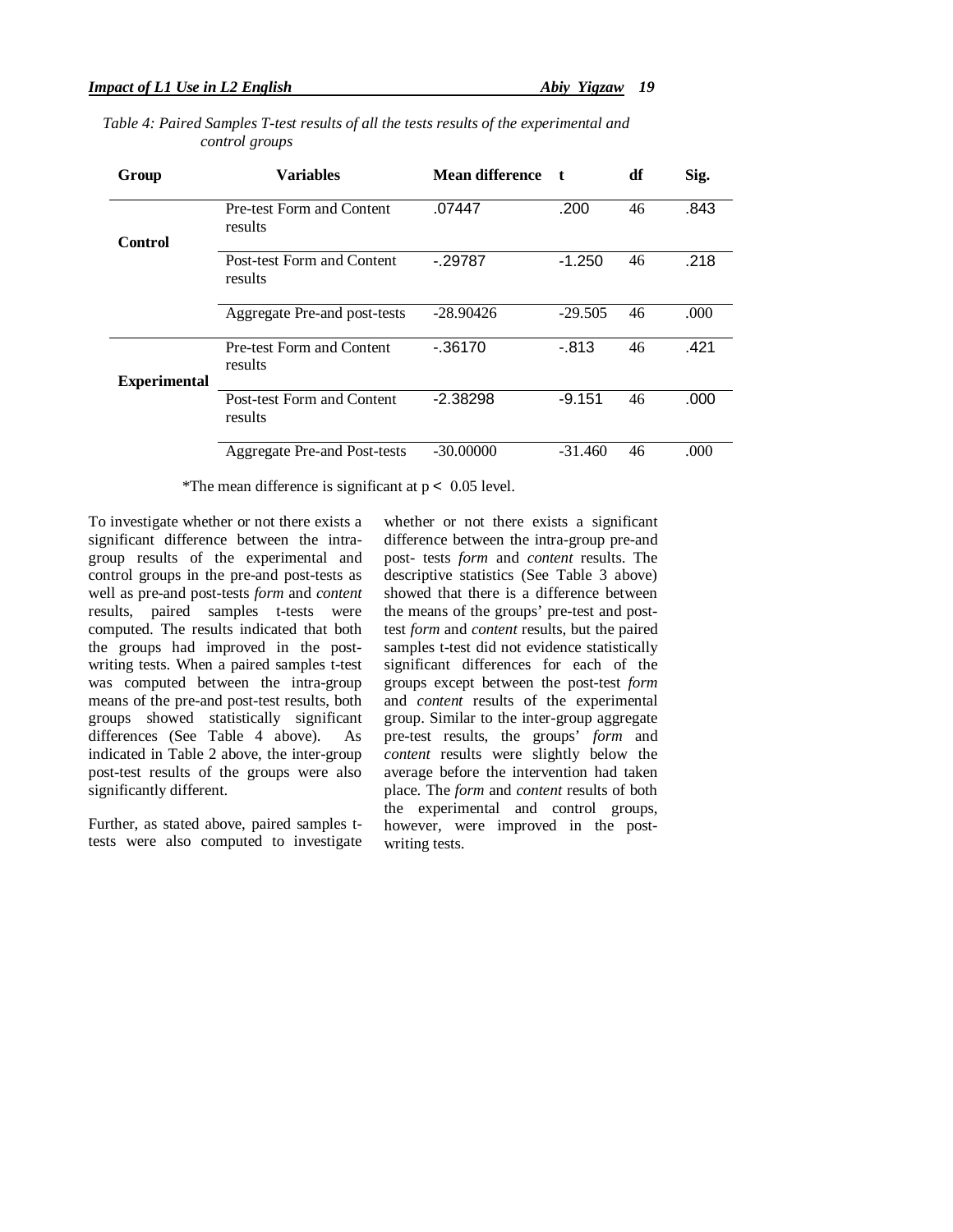*Table 5: Descriptive statistics for pre-and post-tests* form *and* content *results of the* 

 *experimental and the control groups.*

| <b>Tests</b>             | Group        | N  | Mean    | Std     |
|--------------------------|--------------|----|---------|---------|
| Pre-test Form            | Control      | 47 | 23.4149 | 4.49313 |
|                          | Experimental | 47 | 24.2021 | 5.31268 |
| Pre-test Content         | Control      | 47 | 23.3404 | 4.80048 |
|                          | Experimental | 47 | 24.5638 | 5.60242 |
| Post-test Form           | Control      | 47 | 37.6489 | 2.89286 |
|                          | Experimental | 47 | 37.9681 | 3.67483 |
| <b>Post-test Content</b> | Control      | 47 | 37.9468 | 3.21213 |
|                          | Experimental | 47 | 40.3511 | 3.45611 |

As indicated in Table 2 above, there is a significant difference between the means of the control and the experimental groups  $(0.042)$  at alpha $0.05$  level. What has brought the difference, however, was not clear since the comparison was made between the aggregate mean results of the groups. Thus, independent samples t-tests were calculated to see if there were significant differences between the intergroup *form* and *content* pre-test and posttest results.

Accordingly, as indicated in Table 5, the average pre-test *form* results of the experimental group participants had a mean of about 24.20 (std. 5.31), while the control group had a mean of about 23.41 (std. 4.49). The pre-test *content* results were also almost akin to the *form* results. Hence, the experimental group had a mean of about 24.56 (std.5.6), while the control group had a mean of 23.34 (std.4.8). The participants' post-writing test *form* results for the experimental and the control groups, a mean of 37.97 (std.3.67) and 37.65 (std. 2.89), respectively; and *content* results, a mean of 40.35 (std. 3.45) and 37.95 (std.3.21) were clearly higher than their scores in the pre-writing tests.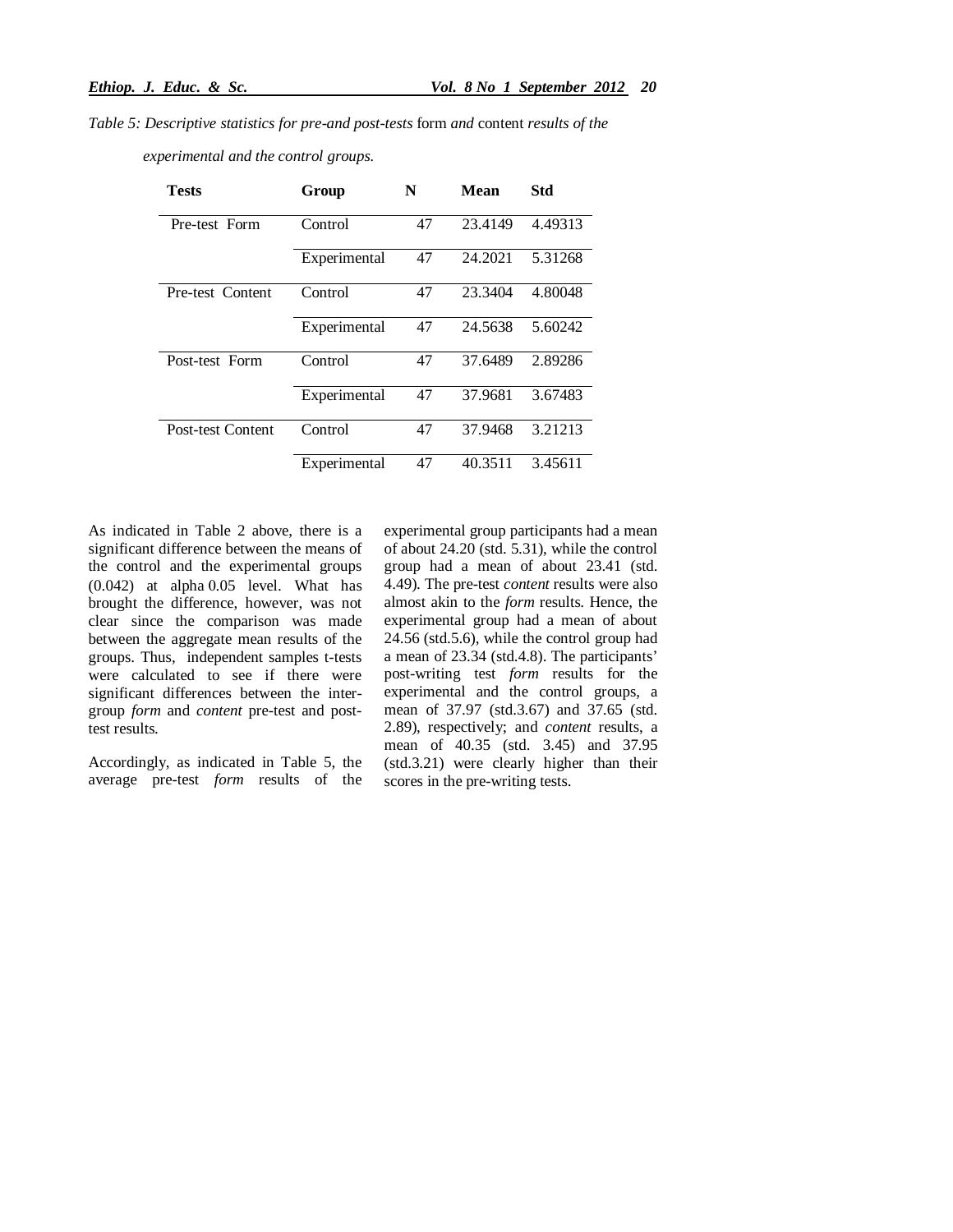*Table 6: Independent samples t-test results between the pre-and post-test* form *and*

content*.*

| Tests                                    | Mean<br>difference | df |       | Sig.    |
|------------------------------------------|--------------------|----|-------|---------|
| Pre-test Form: Control & Experimental    | .78723             | 92 | .776  | .440    |
| Pre-test Content: Control& Experimental  | 1.22340            | 92 | 1.137 | .259    |
| Post-test Form: Control & Experimental   | .31915             | 92 | .468  | .641    |
| Post-test Content: Control& Experimental | 2.40426            | 92 | 3.493 | $.001*$ |

\*The mean difference is significant at  $p < 0.05$  level.

Further, the independent samples t-tests of the pre-and post-writing tests *form* and *content* results between the experimental and control groups were computed to see if their differences were statistically significant. The results indicated that there were no significant differences between the *form* and *content* results of the groups except in the *content* post-writing test. In other words, the independent samples t-test between the control and experimental groups pre-test *form* and *content* as well as post-test *form* results indicated that their<br>differences were not statistically were not statistically significant. However, it was observed that there was a statistically significant difference between the *content* post-test results of the control and experimental groups at alpha 0.05 level with 92 degree of freedom; the experimental *content* results exhibiting higher than the control group's results. Table 6 above shows the summary of the results.

Therefore, what has brought the difference between the aggregate results of the control and experimental groups (See Table 2) is the difference between the post-test *content* results of the control (37.95) and the experimental (40.35) groups, the latter

significantly exceeding the mean of the former.

## **Participants' views about using L<sup>1</sup> during the pre-writing stage**

As stated above, ten randomly selected participants (five  $\AA$ > $\tilde{N}\tilde{Y}$  each group) were asked about their interest in using Amharic or English in the pre-writing stage. The interviewees were required to justify their positive or negative responses to the probe. Therefore, among the interviewees, two (a girl and a boy) from the control group and all the five (three boys and 2 girls) from the experimental group said that discussion in Amharic during the pre-writing stage would help them enhance their writing ability. Those from the experimental group said the cause for their preference was that using Amharic during pre-writing stage helped them discuss ideas deeply, and abled to think about only language use during writing rather than thinking about what they should write about. Two participants from the control group also assumed that  $L_1$  could be of help serving the same purposes stated by the students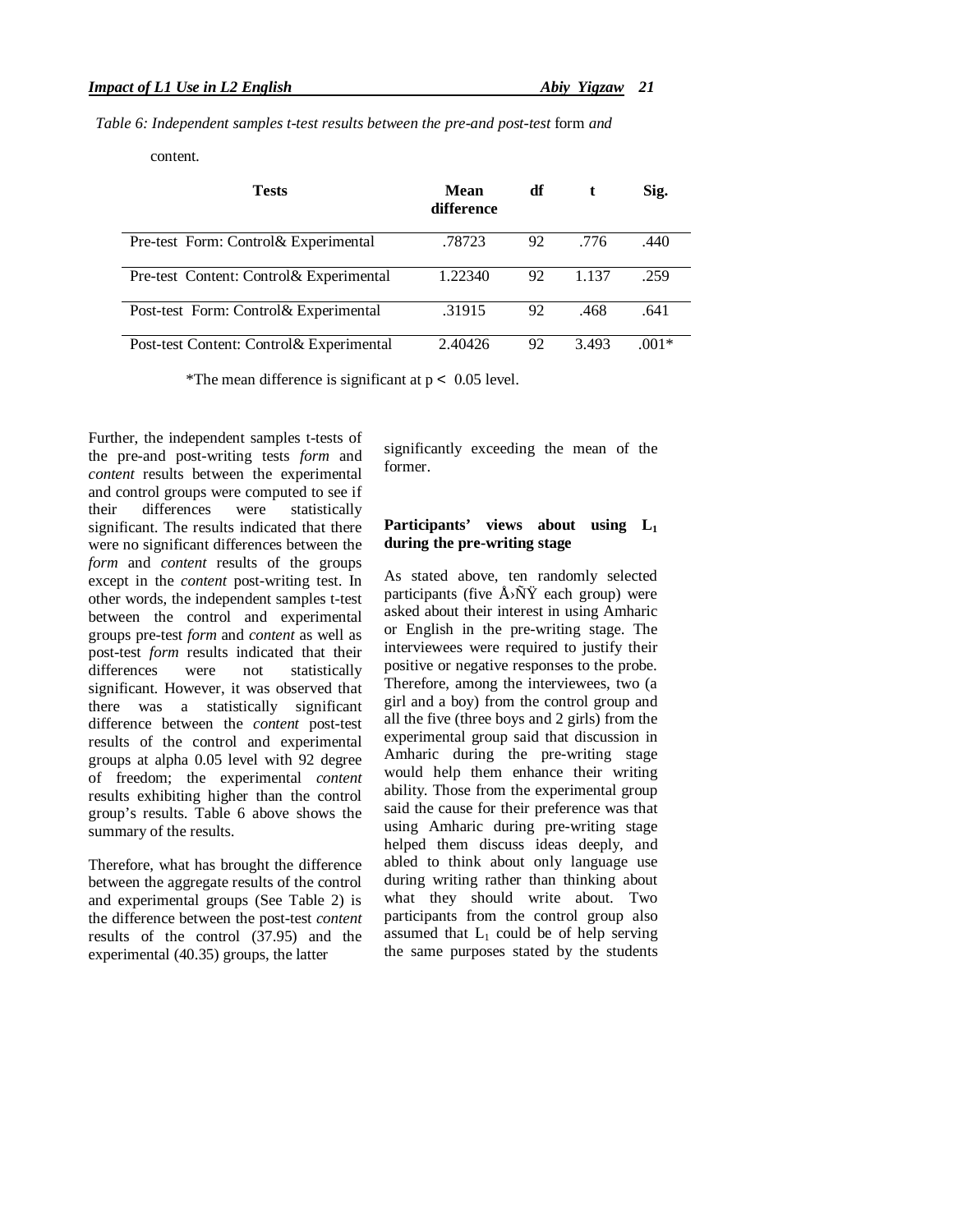from the experimental group. Two other students (both boys), however, liked to discuss in English because they assumed they would share vocabulary and structures from their peers when they discuss in English. A female student who did prewriting practice activities in English expressed her resentment in group discussion whatever the medium is since she has fear to express herself among people. She preferred individual work.

## **DISCUSSION**

As reported in the findings, a comparison of the pre-test results of the control and the experimental groups was made. The t-test has unveiled that there was no statistically significant difference between them. This result informs that the two groups of participants of the study had a similar capability in writing before the treatment. The t-test for the aggregate post-writing tests results, however, showed a significant difference between the experimental and the control groups of the study; the experimental group showing better results. This finding is in conformity with the findings of Stapa and Abdulmejid (2009) that participants who used  $L_1$  during the pre-writing stage outdid significantly in their post-test writing results compared to those who used  $L_2$ . The experimental group participants' post-test writing results exceeded the results of the control group presumably because the pre-writing discussion (the idea-generating stage) held in Amharic  $(L_1)$  during the four writing practice tasks could positively contribute to the expected goal, idea generation, better than the discussion conducted in English could.

As researches divulged, the quality of the English language in Ethiopia has dwindled

through times (Amlaku, n.d:10). As Amlaku stated:

English in Ethiopia is a medium of instruction from secondary school through higher education but the learners proficiency remains always poor and the effectiveness of English language teaching remains always questionable, despite the efforts being undertaken by the Ethiopian government and concerned institutions.

This fact is also maintained in the 1994 Education and Training Policy of Ethiopia, and it is suggested that necessary steps be taken 'to strengthen language teaching at all levels' (p.24). The cause for less performance of the control group compared to the experimental group in the postwriting test could, then, be the low sharing of ideas among the group members using English as a medium of discussion, since the participants of the study can also be subject to low capacity in English. Conversely, the experimental group participants outperformed the control group participants in the post-writing test most likely because they mustered sufficient ideas during the idea-generating stage (prewriting stage) in their groups during practice; and probably they focused much on the 'how' of writing rather than the 'what' in their writing.

This finding can be considered as consistent with the views that  $L_1$  can be used as a resource for learning (Cook, 2001); a facilitator of learning (Mee-Ling, 1996) and cognitive processing (Brooks and Donato, 1994; Swain and Lapkin, 2000). It also goes in line with Scott's (1996), Wang's (2003), Woodall's (2002) and Wen's  $(2002)$  ideas that  $L_1$  is fundamental in generating ideas while writing in an L2. Weijen *et al's* (2008) finding is also worth mentioning which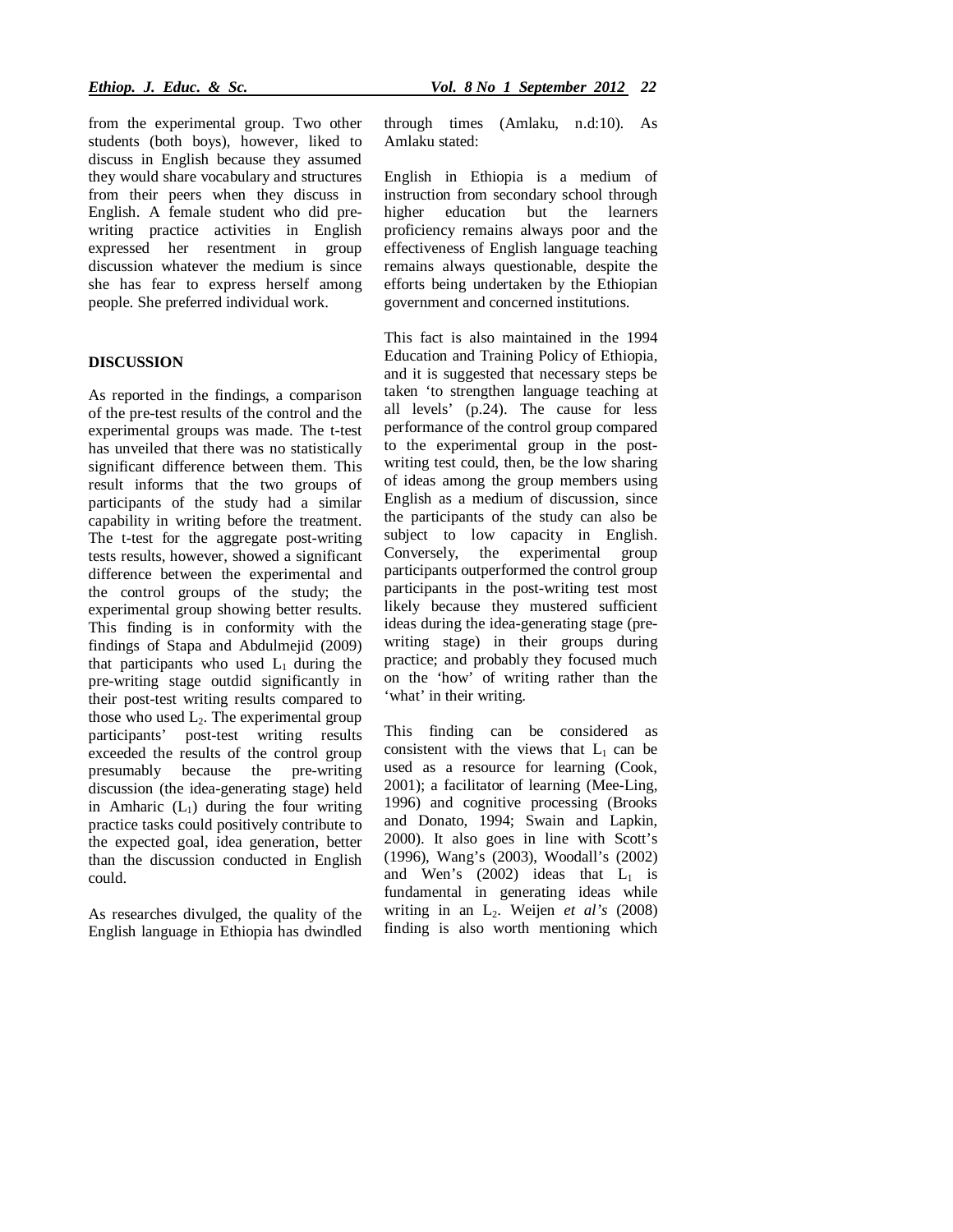claims that  $L_1$  is crucial for generating ideas in  $L_2$  composition.

The interviewees in this study, particularly those who were in the experimental group, also witnessed that the  $L_1$  (Amharic) was of a great help for them to generate ideas, and they could use much of their time allotted for searching the linguistic requirement to express their ideas. The responses the interviewees gave support the statistical findings reported above.

As the findings revealed, statistically significant differences were not also observed between the participants' (both control and experimental) in-group and across-group *form* and *content* scores during the pre-test, but this was not true for all the post-writing test scores. In the postwriting test, a significant difference was not observed between the *form* and *content*  scores of the control group participants. Similarly, there was no significant difference between the *form* scores of the control and experimental groups. What caused disparity was the *content* test score of the experimental group compared with the *form* score of the group and the *content*  results across the groups. In both cases, the *content* result of the experimental group was found to be better. This may be judged as the superlative role of the  $L_1$  in idea generation, content development, while composing in an  $L_2$  (Stapa and Abdulmajid, 2009; Jones and Tetrone, 1987; and Friedlander, 1990). From this, it may be possible to conclude that the  $L_1$  use at the pre-writing stage contributes more in content development or idea generation. In other words, its impact on the improvement of *form* is limited. Stapa and Abdulmajid (2009:45), in a related endeavor, however, found that  $L_1$  use helped students generate ideas and 'produce better quality essays in terms of overall score, content, language, organization, vocabulary and mechanics'.

Unlike the findings in this study, these researchers disclosed that  $L_1$  use brought significant improvements in both *form* and *content* of students' L2 writing. It was also witnessed by the interviewees in this study that their discussion in Amharic could help them share ideas without difficulty. The linguistic development of the control and the experimental groups, however, was not affected much by the language of discussion at the pre-writing (idea generating) stage. This is true probably because their previous English language proficiency has influenced their writing performance.

A significant difference was observed between the pre-and post-writing intragroup results of the groups. The experimental group has shown the difference presumably because of the  $L_1$ mediation at the idea generating stage during the four intervening writing practice activities. The difference observed between the pre-and post-tests writing results of the control group most likely came about as a consequence of the natural development of repeated practices in writing. Despite this result, as reported above in Table 2, the computed post-writing aggregate results (inter-group results) of the experimental and the control groups revealed a significant difference. The interpretation to this complex finding could be that the experimental group outsmarted the control group in the quality of writing, although improvements were also noticed between the intra-group pre-and post-writing results.

## **CONCLUSION**

This experimental study disclosed that  $L_1$ (Amharic in this case) use during the prewriting (idea generating) stage in an  $L_2$ (English in this case) composition writing has an impact on participants' writing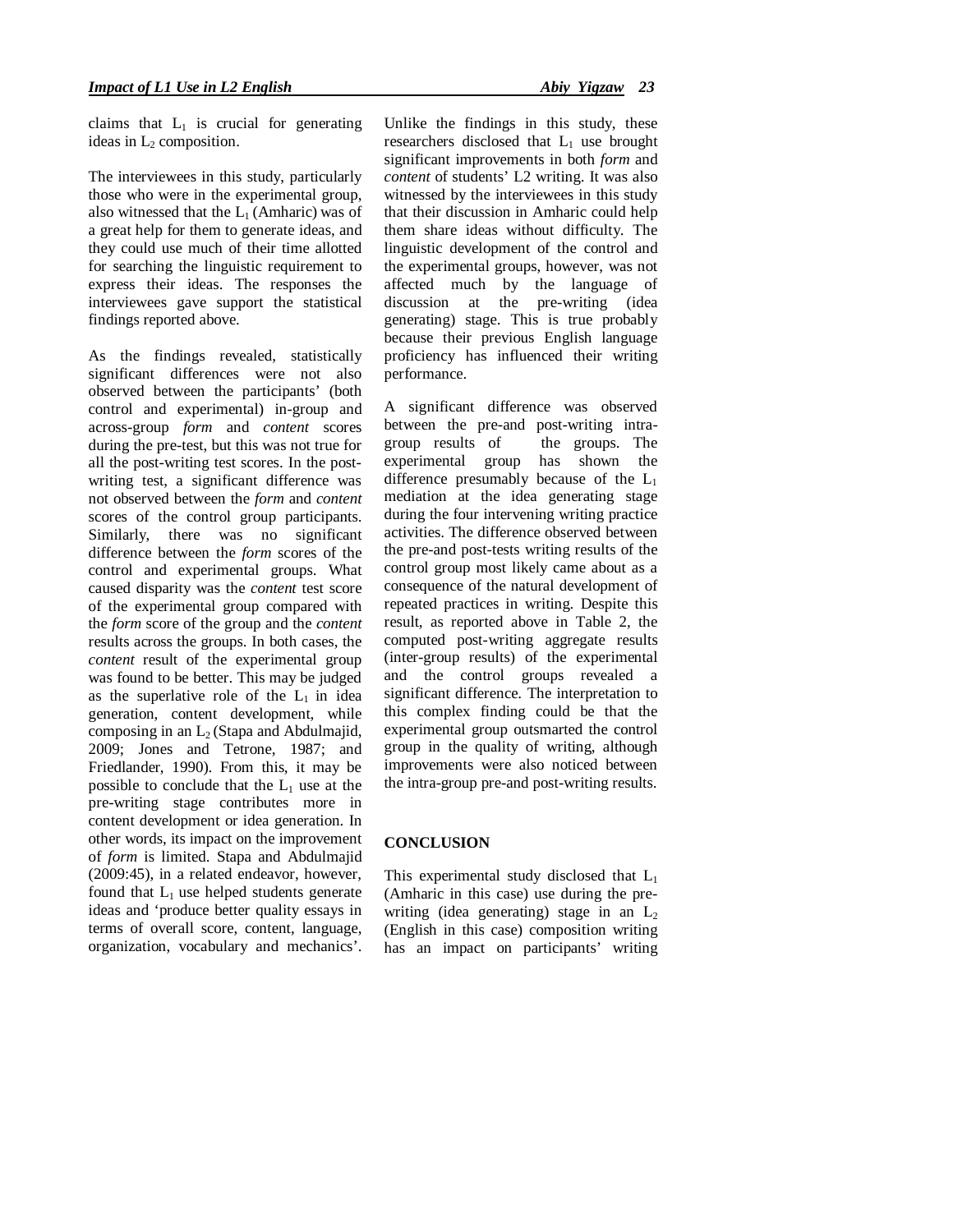development, particularly in idea development or in incorporating sufficient content in their writing. This fact has been exhibited in the participants' post-writing tests results. So, the employment of an  $L_1$ for generating ideas in groups while composing in an  $L_2$  may be desirable.

#### **Pedagogical implications**

This study has elucidated the influence of using Amharic  $(L<sub>1</sub>)$  on students' writing in English  $(L_2)$ , especially in incorporating sound *content* in their writing. This is a finding which is also true in other similar researches in different countries (Stapa and Abdulmajid, 2009). Current approaches in language teaching also acknowledge the relevance of  $L_1$  employment, but it should be used cautiously as it may result in total dependence on the  $L_1$  and hamper  $L_2$ development. Based on the current findings, the author of this research views that  $L_1$  needs to be incorporated to scaffold students' generation of ideas during the pre-writing stage; and it is mainly important if students are engaged in group discussion because they share ideas without being hampered by the  $L_2$  linguistic barrier. The discussion in the language they are comfortable with may also be important to transfer the skill and strategy of gathering ideas in an  $L_2$  when their competence develops and use the target language in discussion, outlining and composing. This implies that the use of the  $L_1$  should not last long; it has to serve only the purpose of gap filling for the students'  $L_2$  linguistic deficiency, which may change through time. In other words, it may be used with low English language proficient students (See also Jones and Tetrone; Paiz, 2011; Wang and Wen, 2003). Therefore, teachers who teach composition at secondary school level can carefully allow students to discuss ideas in groups in their first language before they write the actual composition individually.

#### **REFERENCES**

- Abiy Yigzaw & Mohammed Beshir (2011). "Frequency, Purpose and Application of Using Amharic in Teaching English in Bahir Dar General Elementary Schools," In **Ethiopian Journal of Education and Science,** vol. 6, No.2
- Adendorff, R. D. (1996). The functions of code switching among high school teachers and students in Kwazulu and implications for teacher education. In K. M. Bailey and D. Nunan D (eds.) **Voices from the Language Classroom: Qualitative Research in Second Language Education** (pp.338-406). Cambridge: Cambridge University Press.
- Akyel, A. (1994). "First language use in EFL writing: Planning in Turkish vs. planning in English," In **International Journal of Applied Linguistics**, 4, 169–197.
- Amlaku Eshetie (2010). "Language Policies and the Role of English in Ethiopia." A presentation paper at the 23rd Annual Conference of IATEFL BESIG, Bielefeld, Germany.
- Anton, M., and F. DiCamilla(1998). "Socio-cognitive functions of L1 collaborative interaction in the L2 classroom," In **Canadian Modern Language Review,** Vol. 54 (3), pp. 314– 42.
- Atkinson, D. (1987) "The mother tongue in the classroom: a neglected resource?" In **ELT Journal,** Vol*.*  41/4, pp. 241-247.
- Beare, S., & Bourdages, J. S. (2007). "Skilled writers' generating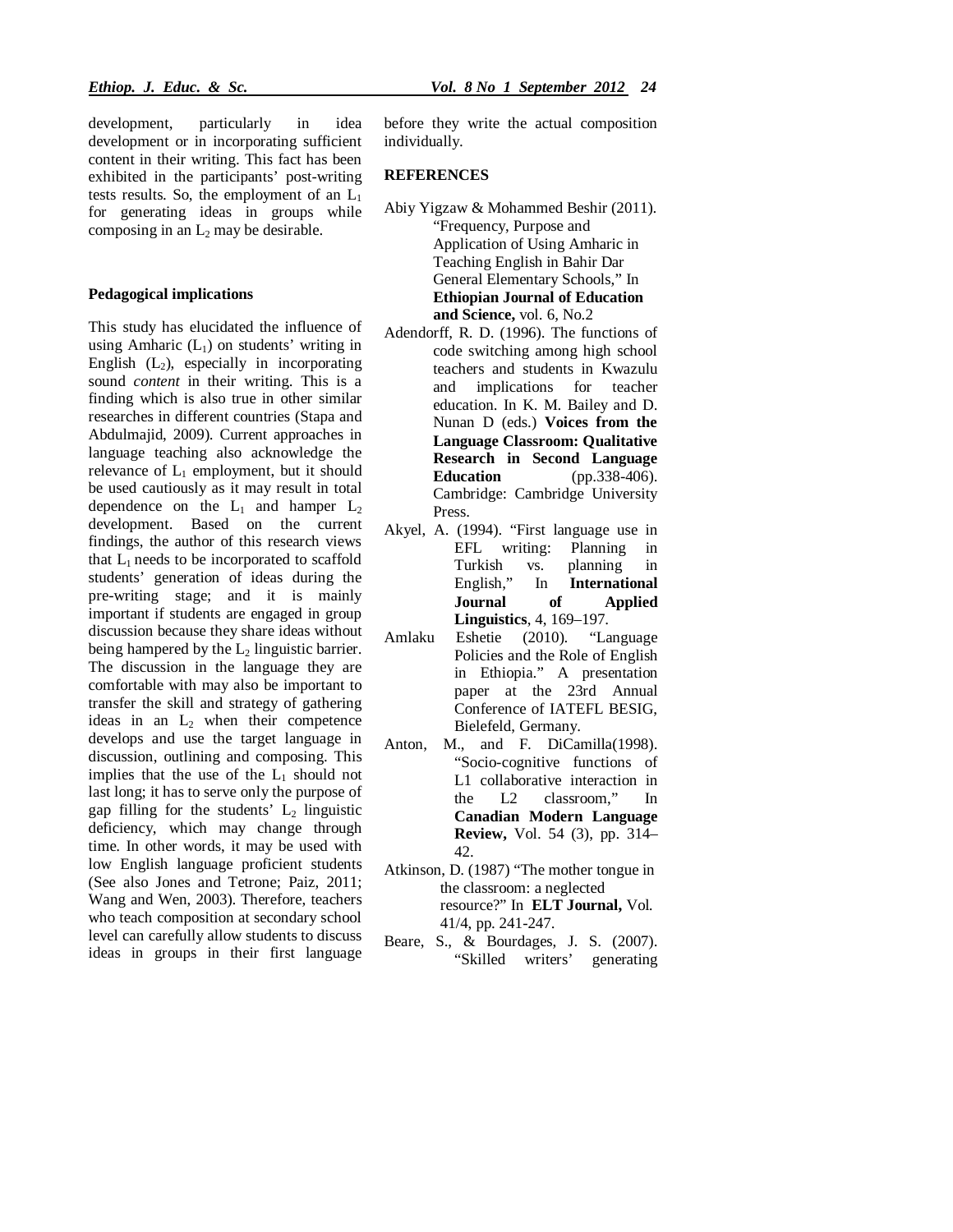strategies in L1 and L2: An exploratory study," In **Studies in Writing,** Vol. 20, pp. 151– 161.

- Brooks, F. B., & Donato. R. (1994). "Vogotskyn approaches to understanding foreign language discourse during communicative tasks,". In **Hipania,** Vol. 77, pp. 262-274.
- Chambers, F. (1991). "Promoting use of the target language in the classroom," **Language Learning Journal**, Vol. 4, pp.27-31.
- Cohen, A. D.,& Brooks-Carson, A. (2001). "Research on direct versus translated writing: Students' strategies and their results," In **The Modern Language Journal**, Vol. 85, pp. 169–188.
- Cook, V. (2001) "Using the First Language in the Classroom." http://www.utpjournals.com/jour. ihtml?lp=cmlr/573?573-coc
- Retrieved in June 15, 2006. Duff, P.A., & Polio, C.G. (1990). "How much foreign language is there<br>in the foreign language in the foreign language classroom?" In **The Modern Language Journal**, Vol. 74, pp.

154-166.

- Friedlander, A. (1990). "Composing in English: Effects of a first language on writing in English as a second language," In **B. Kroll (Ed.), Second language writing: Research insights for the classroom** (pp. 109–125). Cambridge: Cambridge University Press.
- Halliwell, S. and Jones, B.(1991). *On target teaching in the target language*. London: Centre for Information on Language Teaching and Research
- Harbord, J. (1992) "The use of the mother tongue in the classroom," In **ELT Journal**Vol. 46/4, pp. 350-355.
- Hu, Y. (2006). "The Influences of L1 and Other Factors on Second Language Writing," In **US-China Foreign Language**, Vol.4, No.3 pp. 78-81.
- Jones, S., & Tetroe, J. (1987). "Composing in a second language," In A. Matsuhashi (Ed.), **Writing in real time: Modeling production processes** (pp. 34– 57). Norwood, NJ: Ablex.
- Kenenisa Beressa (2003). **"**Using L1 in the EFL Classroom: the Case of the Oromo Language with Particular Reference to Adama Teachers College*,* Addis Ababa University, Unpublished MA paper.
- Kern, R. G. (1994). "The role of mental translation in second language reading," In **Studies in Second Language Acquisition,** Vol.16, pp. 441-461.
- Kobayashi, H., & Rinnert, C. (1992). "Effects of first language on second language writing: Translation versus direct composition," In **Language Learning**, Vol. 42, pp.183– 215.
- Krashen, S. (1981). *Second language acquisition and second language learning*. Oxford: Pergamon.
- Lally, C.G. (2008). **"**First Language Influences in Second Language Composition: The Effect of Pre-Writing,*"* In **Foreign Language Annals,** Vol. 33, issue 4; pp. 428- 432.
- Larsen-Freeman, D. (2000). *Techniques and Principles in Language*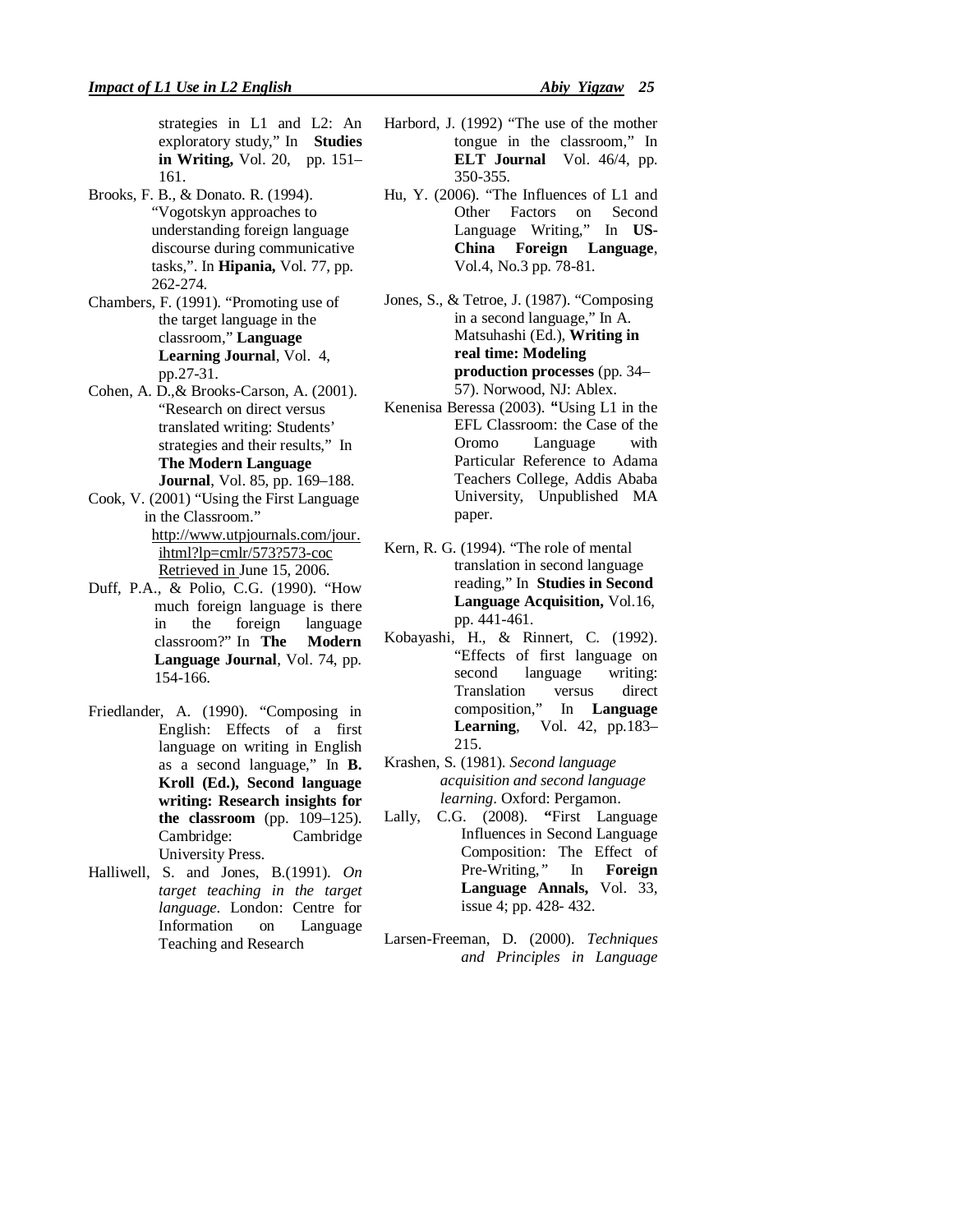*Teaching***.** New York: Oxford University Press.

- Lin, A. M. Y. (1990). *Teaching in two tongues: Language alternation in foreign language classrooms*. Washington, DC: ERIC Clearinghouse on Languages and Linguistics. ERIC Digest ED399799.
- Macaro, E. (2001). "Analyzing student teachers' code switching in foreign language classroom: theories and decision making," In **The Modern language Journal**, Vol. 85, pp.531-548.
- Macdonald, C.(1993). "Using the target language." Cheltenham: Mary Glasgow. Ministry of Education, 1974. *The educational policy in the Saudi Arabian Kingdom*. 2nd ed. Riyadh: Ministry of Education.
- Meyer, H. (2008). "The Pedagogical Implications of L1 Use in the L2 Classroom." http://www.bearsite.info/Gener al/ESL-Texts/Applied-Linguistics/meyer1.pdf
- Mee-ling, Lai. (1996): "Using the L1 Sensibly in English Language Classrooms." http://www.fed.cuhk.edu.hk/en /pej/0601/0601091.htm.
- Nuru Mohammed (2008). "The Use of  $L_1$ in the English Classroom: The Case of Addis Ababa Secondary Schools", In **The Ethiopian Journal of**  pp.1-17.
- Pennington, M.C. (1995). "Pattern and variation in the use of two

languages in the Hong Kong secondary English class," In **RELC Journal,** Vol. 26, pp.80–105.

- Paiz, J.M. (2001). *Examining L1 and L2 Use in Idea Generation for Japanese ESL Writers.* An Unpublished MA Thesis, the University of Toledo, Toledo, Ohio.
- Phillipson, R**.** (1992). *Linguistic Imperialism.* Oxford University Press: Oxford.
- Schoonen, R. et al (2009). "First Language and Second Language Writing: The Role of Linguistic Knowledge, Speed of Processing, and Metacognitive Knowledge," **Language Learning Research Club, University of Michigan**; Volume 53 Issue 1**,** pp. 165 – 202.
- Scott, V.M. (1996). *Rethinking foreign language writing*. Boston: Heinle & Heinle.
- Stables, A. & Wikeley, F (1999). "From bad to worse pupils' attitudes to modern foreign languages at ages 14 and 15," In **Language Learning Journal,** Vol. 20, pp. 27-31.
- Stapa, S.H. and Abdulmejid, A.H. (2009). "The Use of First Language in Developing Ideas in Second Language Writing," In **European Journal of Social Science**, Vol. 7, Number 4, pp.41.
- **Education.** Vol. XXVIII (2), Wang, L. (2003). "Switching to first language among writers with differing second- language proficiency," In **Journal of**